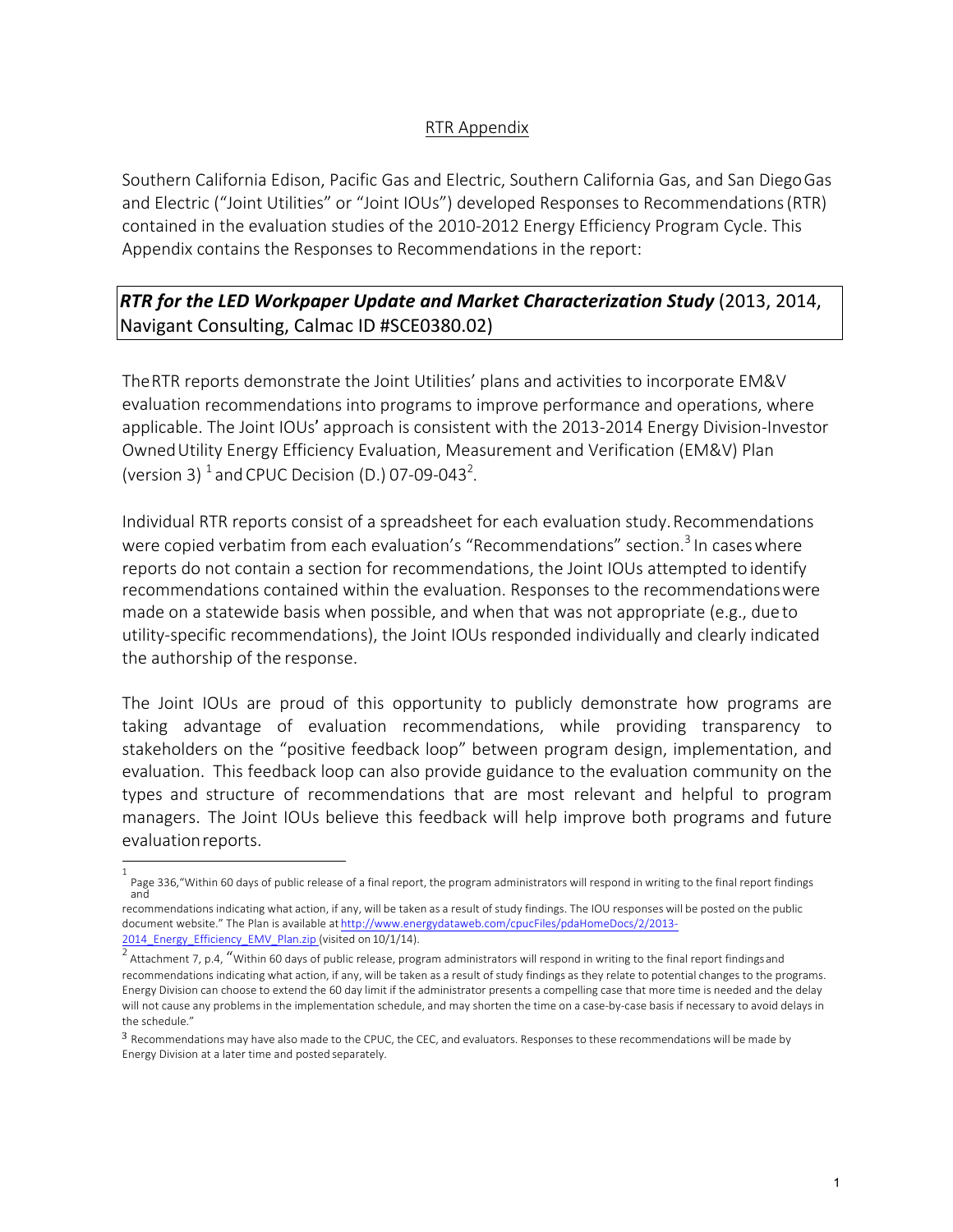### **Market Assessment and Impact**

**Study Title: LED Workpaper Update and Market Characterization Study** 

**Program: Statewide Lighting**

**Author: Navigant** 

### Available at: CALMAC ID #SCE0381.01

#### **Energy Division Work Order: 2073 - Lighting Market Characterization & Workpaper Update - LED Workpaper**

| $\#$ | Item   Page<br># | <b>Findings</b>                                                                                                                                                                                   | <b>Best Practice / Recommendations</b>                                                                                                                                    | <b>Recommendation</b><br><b>Recipient</b> | <b>Disposition</b><br>(Accepted,<br>Rejected, or<br>Other) | <b>Disposition Notes</b><br>(e.g. Description of specific program change or Reason for rejection or Under<br>further review)                                                                                                                                                                                                                                                                                                                                                                                                                                                                                                                                                                                                                                                                                                                                                                                                                                                                                                                                                                                                                                                                                                                                                                                                                                                                                                                                                                                                                                                                                                                                                                                                                                                                                                                                                                                                                                                                                                                                                                                                                                                                                                                                                                                                                                                                                                                                                                                                                         |
|------|------------------|---------------------------------------------------------------------------------------------------------------------------------------------------------------------------------------------------|---------------------------------------------------------------------------------------------------------------------------------------------------------------------------|-------------------------------------------|------------------------------------------------------------|------------------------------------------------------------------------------------------------------------------------------------------------------------------------------------------------------------------------------------------------------------------------------------------------------------------------------------------------------------------------------------------------------------------------------------------------------------------------------------------------------------------------------------------------------------------------------------------------------------------------------------------------------------------------------------------------------------------------------------------------------------------------------------------------------------------------------------------------------------------------------------------------------------------------------------------------------------------------------------------------------------------------------------------------------------------------------------------------------------------------------------------------------------------------------------------------------------------------------------------------------------------------------------------------------------------------------------------------------------------------------------------------------------------------------------------------------------------------------------------------------------------------------------------------------------------------------------------------------------------------------------------------------------------------------------------------------------------------------------------------------------------------------------------------------------------------------------------------------------------------------------------------------------------------------------------------------------------------------------------------------------------------------------------------------------------------------------------------------------------------------------------------------------------------------------------------------------------------------------------------------------------------------------------------------------------------------------------------------------------------------------------------------------------------------------------------------------------------------------------------------------------------------------------------------|
| 1    |                  | 5-1 Finding: Current prices for both LED and baseline Recommendation: Update cost sheet to use<br>(non-LED) products included on the CA<br>Statewide Cost Data Sheet52 are no longer<br>accurate. | web-based pricing analysis results for LED and<br>baseline (non-LED) products provided in Table<br>2-1. Additionally, consider using updated<br>incremental cost results. | All IOUs                                  | Accepted                                                   | The IOUs agree and will pursue cost updates accordingly. This<br>recommendation has already been followed in the 2016 workpapers,<br>which employed the Navigant study's raw cost data. The IOUs also<br>acknowledge that incremental measure cost data should reflect updated<br>values in each element of the equation.<br>The IOUs see the benefit of all the recommendations, and believe they<br>deserve our attention to explore and determine the best ways of applying<br>them. On an operational level, execution will be subject to crystallization<br>after the IOUs work together with Commission Staff on the details of<br>implementable courses of action. The IOUs look forward to these joint<br>processes. Dates for implementation of some recommendations will be<br>subject to the lead time for work involved, and to CPUC scheduling for<br>program changes.<br>The IOUs have created a working group for specific recommendations to<br>develop proposals that address Navigant's recommendations on changes<br>needed. The goal of this process is to achieve consensus amongst the IOUs<br>and the CPUC on new approaches that address the potential challenges<br>with the savings methodology as Navigant detailed, and to update the<br>associated work papers by September 2016 based on determinations<br>available at that time.<br>The working groups are tasked with (1) understanding the data collection<br>needs for the various recommended methods; (2) the data collection and<br>reporting capabilities of each IOU; (3) evaluation of the recommended<br>methods; (4) determining appropriate methods to propose based on<br>feasibility, cost effectiveness, and the ability to support Program<br>Administrators (PAs) in promoting and incentivizing more efficient<br>products; (5) if appropriate, develop an alternate proposal beyond<br>Navigant's recommendations that appears to uphold the study's findings,<br>but fit better with IOU implementation analysis; and (6) engage with the<br>CPUC and Ex Ante Team to review and implement findings pertaining to<br>new savings methodologies. Some of the recommendations below could<br>require update-studies that may not be finalized until after September<br>2016, and therefore will apply to the following period. Currently assigned<br>working groups each include appropriate personnel from product/program<br>management and engineering/workpaper groups, with additional support<br>and involvement by the IOU M&E/EM&V groups. |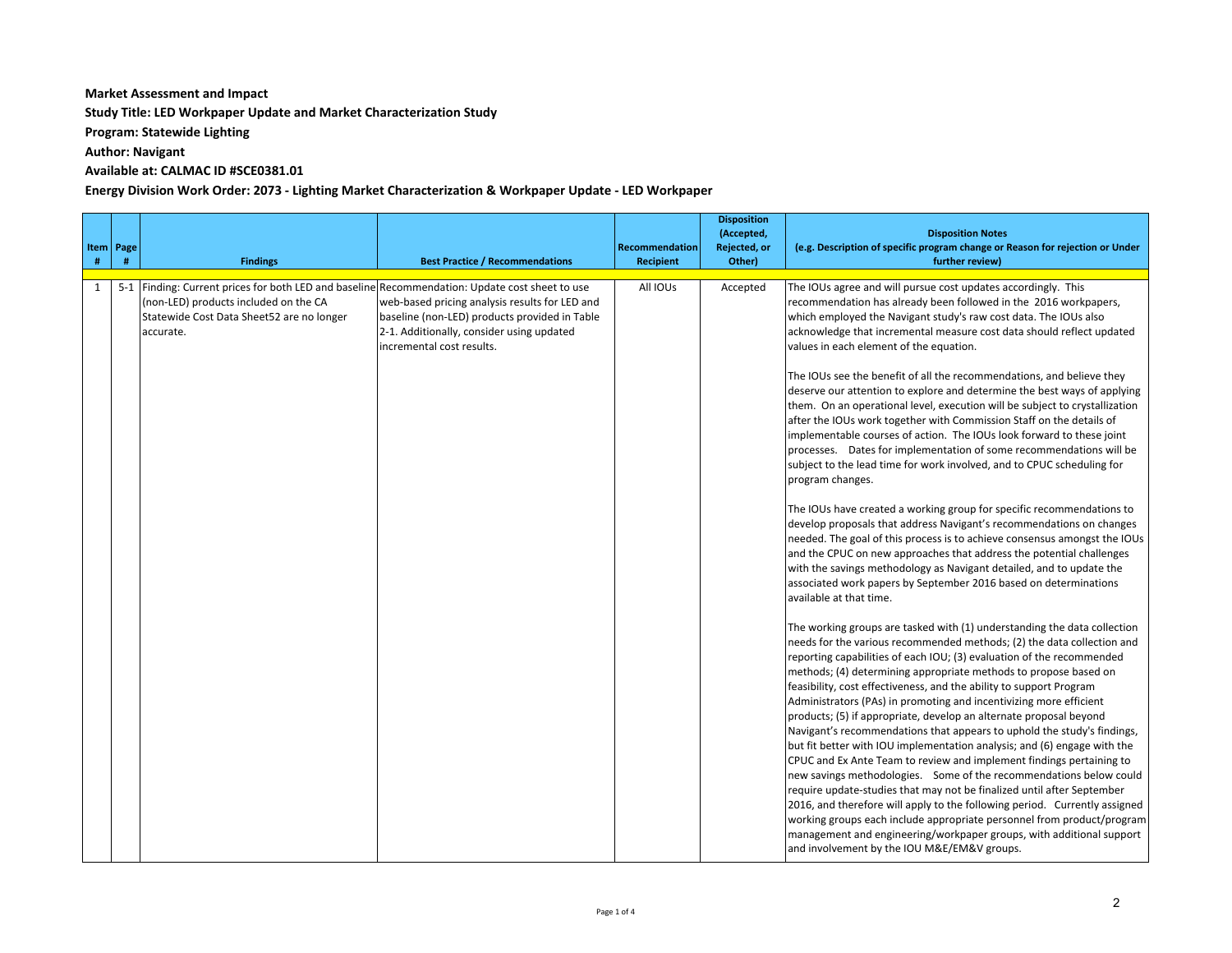| #              | Item   Page<br># | <b>Findings</b>                                                                                                                                                                                                                                                                                                                                                                                                                                                                                                                                                                                                                                                                                                                                          | <b>Best Practice / Recommendations</b>                                                                                                                                                                                                                                                                                                          | <b>Recommendation</b><br><b>Recipient</b> | <b>Disposition</b><br>(Accepted,<br>Rejected, or<br>Other) | <b>Disposition Notes</b><br>(e.g. Description of specific program change or Reason for rejection or Under<br>further review)                                                                                                                                                                                                                                                                                                                                                |
|----------------|------------------|----------------------------------------------------------------------------------------------------------------------------------------------------------------------------------------------------------------------------------------------------------------------------------------------------------------------------------------------------------------------------------------------------------------------------------------------------------------------------------------------------------------------------------------------------------------------------------------------------------------------------------------------------------------------------------------------------------------------------------------------------------|-------------------------------------------------------------------------------------------------------------------------------------------------------------------------------------------------------------------------------------------------------------------------------------------------------------------------------------------------|-------------------------------------------|------------------------------------------------------------|-----------------------------------------------------------------------------------------------------------------------------------------------------------------------------------------------------------------------------------------------------------------------------------------------------------------------------------------------------------------------------------------------------------------------------------------------------------------------------|
| $\overline{2}$ |                  | 5-1 Finding: There is no statistical difference for any Recommendation: All IOUs can use the same upd<br>high-priority LED product category between the<br>San Francisco and San Diego mean price at the<br>95% level of confidence.                                                                                                                                                                                                                                                                                                                                                                                                                                                                                                                     |                                                                                                                                                                                                                                                                                                                                                 | All IOUs                                  | Accepted                                                   | The IOUs concur that no differences between pricing per service territory<br>are currently noted. Current workpapers include price variations among<br>climate zones. The IOUs agree to use the same updated cost data as each<br>other applicable to the established protocols. The IOUs did so in the 2016<br>workpapers submitted.                                                                                                                                       |
| 3              |                  | 5-1 Finding: Prices have not stabilized for any<br>high-priority LED product category. The<br>web-based pricing analysis indicates that in the<br>near term, average LED lamp prices will<br>decrease annually by 21% per year and<br>luminaires by 20% per year.                                                                                                                                                                                                                                                                                                                                                                                                                                                                                        | Recommendation: Use updated costs data for<br>the next 2 to 3 years only (until about 2017 or<br>$ 2018\rangle$ .                                                                                                                                                                                                                               | All IOUs                                  | Accepted                                                   | The IOUs agree that 20-21% annual price reductions for LEDs could<br>indicate a continued downward trend warranting updates. The IOUs will<br>develop proposed methods and frequency of updates. The<br>recommendation to apply updates only for the next two or three years<br>appears consistent with the code changes and price stabilization currently<br>anticipated. The annual price reduction percentage ratio will be revisited<br>and updated in future analyses. |
| 4              |                  | 5-1 Finding: Although there was variation among<br>market actors, survey responses collectively<br>showed a higher share of CFL lamps in the<br>non-residential market baseline than the 50<br>percent assumed in the disposition. Additionally,<br>due to EISA legislation, incandescent sales now<br>include halogen incandescent lamps with higher<br>efficacy. For bay lighting applications, most<br>market actors reported high shares of linear<br>fluorescent lamps and relatively low shares of<br>PSMH lighting. This indicates that a baseline of<br>100 percent PSMH may no longer be standard<br>practice. Standard practice baselines are<br>especially important where no code<br>requirements exist or code requirements are<br>unclear. | Recommendation: Consider updating the<br>non-residential baseline for LED lamps to reflect<br>the current market mix of baseline technologies.                                                                                                                                                                                                  | <b>CPUC</b>                               | Accepted                                                   | The IOUs are supportive of an update to non-residential screw-in lamp<br>baselines. The IOUs envision related improvements to be included in<br>baselines, such as differentiation matched to sector, product type, market<br>mix, socket mix, and matched standard practices.                                                                                                                                                                                              |
| 5              |                  | 5-2 see above                                                                                                                                                                                                                                                                                                                                                                                                                                                                                                                                                                                                                                                                                                                                            | Recommendation: Consider updating the<br>non-residential baseline for bay lighting to<br>reflect the current market mix of baseline<br>technologies. This may require additional<br>research since not all fixtures are one-to-one<br>replacements and the survey did not collect data<br>on number of lamps per linear fluorescent<br>fixture. | CPUC                                      | Accepted                                                   | The IOUs are supportive of an update to baselines for non-residential bay<br>lighting applications to reflect base technologies. The IOUs envision<br>related improvements to be included in baselines, such as differentiation<br>matched to sector, product type, market mix, socket mix, and matched<br>standard practices.                                                                                                                                              |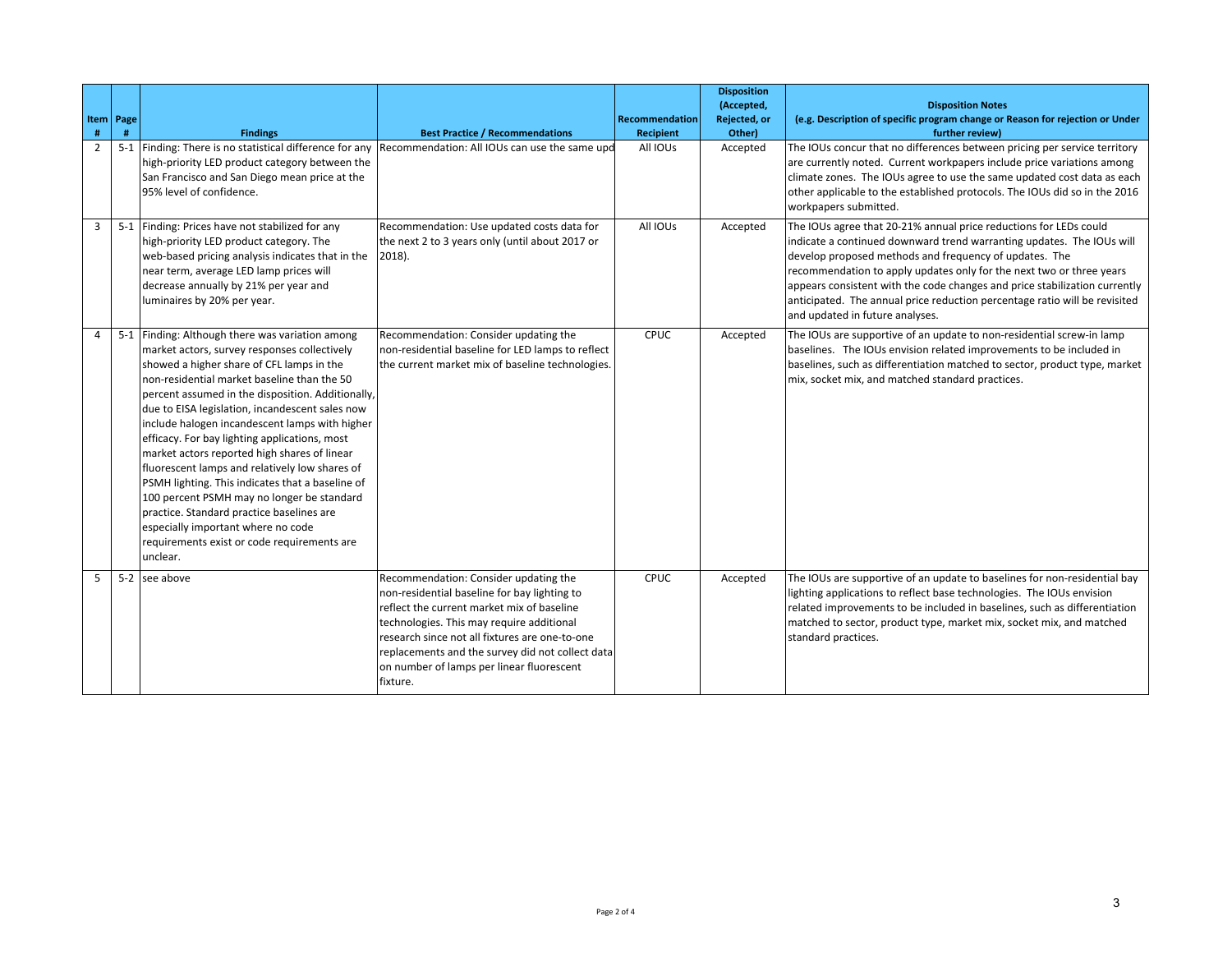|      |           |                                                    |                                                   |                      | <b>Disposition</b>         | <b>Disposition Notes</b>                                                      |
|------|-----------|----------------------------------------------------|---------------------------------------------------|----------------------|----------------------------|-------------------------------------------------------------------------------|
|      | Item Page |                                                    |                                                   | Recommendation       | (Accepted,<br>Rejected, or | (e.g. Description of specific program change or Reason for rejection or Under |
| $\#$ | #         | <b>Findings</b>                                    | <b>Best Practice / Recommendations</b>            | <b>Recipient</b>     | Other)                     | further review)                                                               |
| 6    |           | 5-2 Finding: The WRR method underestimates         | Recommendation: Navigant presents the             | <b>IOUs and CPUC</b> | Accepted                   | The IOUs agree that the savings methodology for screw-in lamps should be      |
|      |           | savings for more efficient lamps and               | following "good, better, best" options for the    |                      |                            | updated to reflect more appropriate baselines and efficacy, and to support    |
|      |           | overestimates savings for less efficient lamps,    | DEER team to consider as they continue            |                      |                            | Program Administrators in promoting and incentivizing more efficient          |
|      |           | which provides a disincentive for programs to      | research focused on improving the methodology     |                      |                            | products.                                                                     |
|      |           | focus on more efficient products. Additionally,    | for screw-in lamps, recognizing that some         |                      |                            |                                                                               |
|      |           | existing WRR values also do not accurately         | changes may not be possible.                      |                      |                            | As noted in the report, the current Wattage Reduction Ratio (WRR) and         |
|      |           | reflect the current baseline and LED efficacies in | § Ideal "Best" Method. The most accurate          |                      |                            | Wattage Range methods are critically deficient in effectively characterizing  |
|      |           | the non-residential market.                        | option is to determine a single baseline for each |                      |                            | the energy savings and potential improvements offered by each new             |
|      |           |                                                    | product category-i.e. EISA lumen bin-and          |                      |                            | generation of LED product efficacy increase. Wherever the recommended         |
|      |           |                                                    | determine which bin LEDs fall into by collecting  |                      |                            | methodologies for screw-in lamps would be improvements in accuracy            |
|      |           |                                                    | actual lumen output for incented products. This   |                      |                            | compared to the WRR and the Wattage Range Method currently in use,            |
|      |           |                                                    | is the recommended approach for A-line lamps      |                      |                            | the IOUs agree to employ them in the manner and schedule feasible. As         |
|      |           |                                                    | in the residential lighting uniform methods       |                      |                            | noted in the Navigant Study, the predominant practice by customers with       |
|      |           |                                                    | protocol.53 Average program LED wattage per       |                      |                            | standard efficiency lighting is to favor lumen-equivalency when replacing it  |
|      |           |                                                    | bin would determine the savings. In lieu of       |                      |                            | with high efficiency lighting. Where the current WRR and Wattage Range        |
|      |           |                                                    | program LED wattage averages, average LED         |                      |                            | methods work against the objective of influencing the market toward           |
|      |           |                                                    | wattage for each bin could be updated annually    |                      |                            | adoption of lumen-equivalent products with greater efficacy, the IOUs         |
|      |           |                                                    | with web-scraping data.                           |                      |                            | prefer a better alternative.                                                  |
|      |           |                                                    | This approach would require programs to           |                      |                            |                                                                               |
|      |           |                                                    | collect detailed records of incented LED          |                      |                            | The IOUs will strive to incorporate proposed solutions as they most           |
|      |           |                                                    | products including wattage and efficacy or        |                      |                            | compatibly balance with cost effectiveness, systems readiness, and data       |
|      |           |                                                    | lumen output.                                     |                      |                            | management, as well as with workable analytical mechanisms used in the        |
|      |           |                                                    | § Alternative "Better" Method. If collecting      |                      |                            | savings methodology.                                                          |
|      |           |                                                    | lumen output is not possible, simply assigning a  |                      |                            |                                                                               |
|      |           |                                                    | single baseline wattage for each product          |                      |                            |                                                                               |
|      |           |                                                    | category and assigning product categories by      |                      |                            |                                                                               |
|      |           |                                                    | LED wattage could be an improvement. In this      |                      |                            |                                                                               |
|      |           |                                                    | case, savings should be the category baseline     |                      |                            |                                                                               |
|      |           |                                                    | watts minus the actual LED watts.                 |                      |                            |                                                                               |
|      |           |                                                    | Programs would need to review the LED wattage     |                      |                            |                                                                               |
|      |           |                                                    | bin mapping annually to account for increases in  |                      |                            |                                                                               |
|      |           |                                                    | efficacy that will change the LED bounds of each  |                      |                            |                                                                               |
|      |           |                                                    | EISA category.                                    |                      |                            |                                                                               |
|      |           |                                                    | This approach would require programs to           |                      |                            |                                                                               |
|      |           |                                                    | collect the rated wattage of incented LED         |                      |                            |                                                                               |
|      |           |                                                    | products.                                         |                      |                            |                                                                               |
|      |           |                                                    | § Possible Improvements to WRR Method. If the     |                      |                            |                                                                               |
|      |           |                                                    | WRR method cannot be changed, the following       |                      |                            |                                                                               |
|      |           |                                                    | improvements to its application will improve      |                      |                            |                                                                               |
|      |           |                                                    | accuracy:                                         |                      |                            |                                                                               |
|      |           |                                                    | Update average LED efficacy and wattage           |                      |                            |                                                                               |
|      |           |                                                    | annually using web-scraped data                   |                      |                            |                                                                               |
|      |           |                                                    | Apply different WRRs to each EISA bin as          |                      |                            |                                                                               |
|      |           |                                                    | determined by LED lumens (ideal) or wattage       |                      |                            |                                                                               |
|      |           |                                                    | (possible)                                        |                      |                            |                                                                               |
|      |           |                                                    | Update baseline technology mix and wattage        |                      |                            |                                                                               |
|      |           |                                                    | regularly, starting with mix reported in          |                      |                            |                                                                               |
|      |           |                                                    | distributor surveys                               |                      |                            |                                                                               |